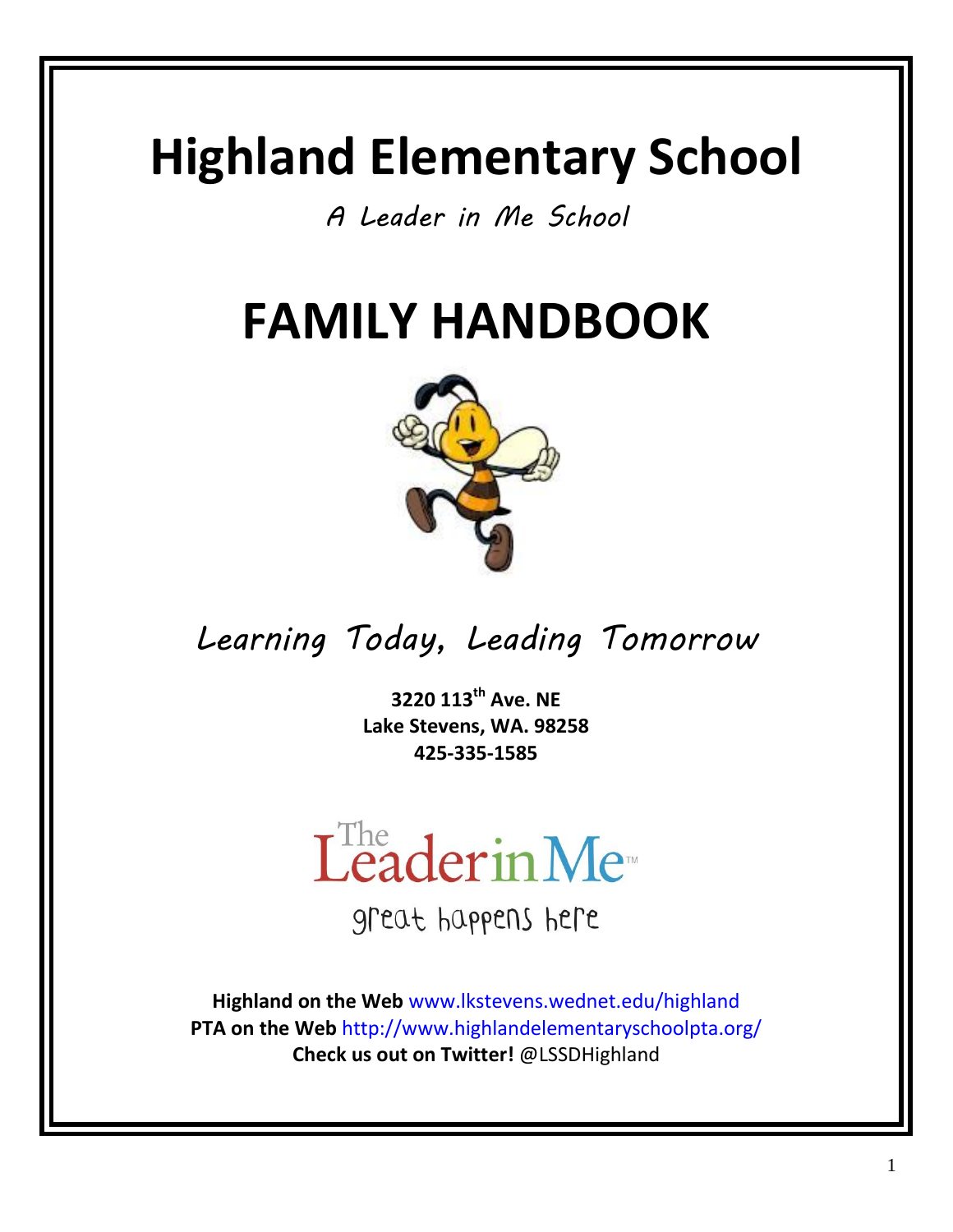#### **Highland 2017/2018 Bell Schedule**

| <b>Breakfast Served</b>                      | 8:20               | <b>Early Dismissal Friday Schedule</b>                     |
|----------------------------------------------|--------------------|------------------------------------------------------------|
| <b>Campus Opens</b>                          | 8:30               | AM Recess 4/5 10:45-11:05                                  |
|                                              |                    | Lunch/Recess                                               |
| <b>Students lined up</b><br>& enter building | 8:40               | 3 <sup>rd</sup><br>11:00-11:25 Lunch<br>11:25-11:45 Recess |
| <b>Instruction begins</b>                    | 8:45               | $2^{nd}$<br>11:10-11:35 Lunch<br>11:35-11:55 Recess        |
| <b>AM Recess</b>                             |                    | $1^{\rm st}$<br>11:35-12:00 Lunch<br>12:00-12:20 Recess    |
| Grades 4 & 5                                 | 11:00-11:20        |                                                            |
| <b>Lunch/Recess</b>                          |                    | Kinder<br>12:00-12:25 Lunch<br>12:25-12:45 Recess          |
|                                              |                    | $4^{\text{th}}$<br>12:25-12:45 Lunch                       |
| Grade 3                                      | 11:00-11:25 Lunch  | 12:45- 1:05 Recess                                         |
|                                              | 11:25-11:45 Recess | 5 <sup>th</sup><br>12:45-1:05 Lunch                        |
|                                              |                    | 1:05-1:25 Recess                                           |
| Grade 2 & 1/2 Split                          | 11:10-11:35 Lunch  | Dismissal<br>1:35                                          |
|                                              | 11:35-11:55 Recess |                                                            |
| Grade 1                                      | 11:35-12:00 Lunch  |                                                            |
|                                              | 12:00-12:20 Recess |                                                            |
| <b>Kinder</b>                                | 12:00-12:25 Lunch  | <b>Conference Schedule</b>                                 |
|                                              | 12:25-12:45 Recess | Dismissal at 12:30                                         |
|                                              |                    | Grades 4 & 5<br>10:45-11:00                                |
| Grade 4                                      | 12:25-12:45 Lunch  | Lunch/Recess                                               |
|                                              | 12:45-1:05 Recess  |                                                            |
|                                              |                    | Grades 3, 2 and split                                      |
| Grade 5                                      | 12:45-1:05 Lunch   | 11:00-11:20 (Lunch)<br>11:20-11:35 (Recess)                |
|                                              | 1:05-1:25 Recess   |                                                            |
|                                              |                    | Grades K and 1                                             |
| P.M. Recess                                  |                    | 11:25-11:45 (Lunch)<br>11:45-12:00 (Recess)                |
| Grades 2, 3 and French                       | 1:30-1:45          |                                                            |
| <b>Grades 1, Split, and Kinder</b>           | 1:50-2:05          | Grades 4 and 5                                             |
|                                              |                    | 11:50-12:10 (Lunch)                                        |
|                                              |                    | 12:10-12:25 (Recess)                                       |
| <b>Dismissal</b>                             | 3:00               | 12:30 Dismissal                                            |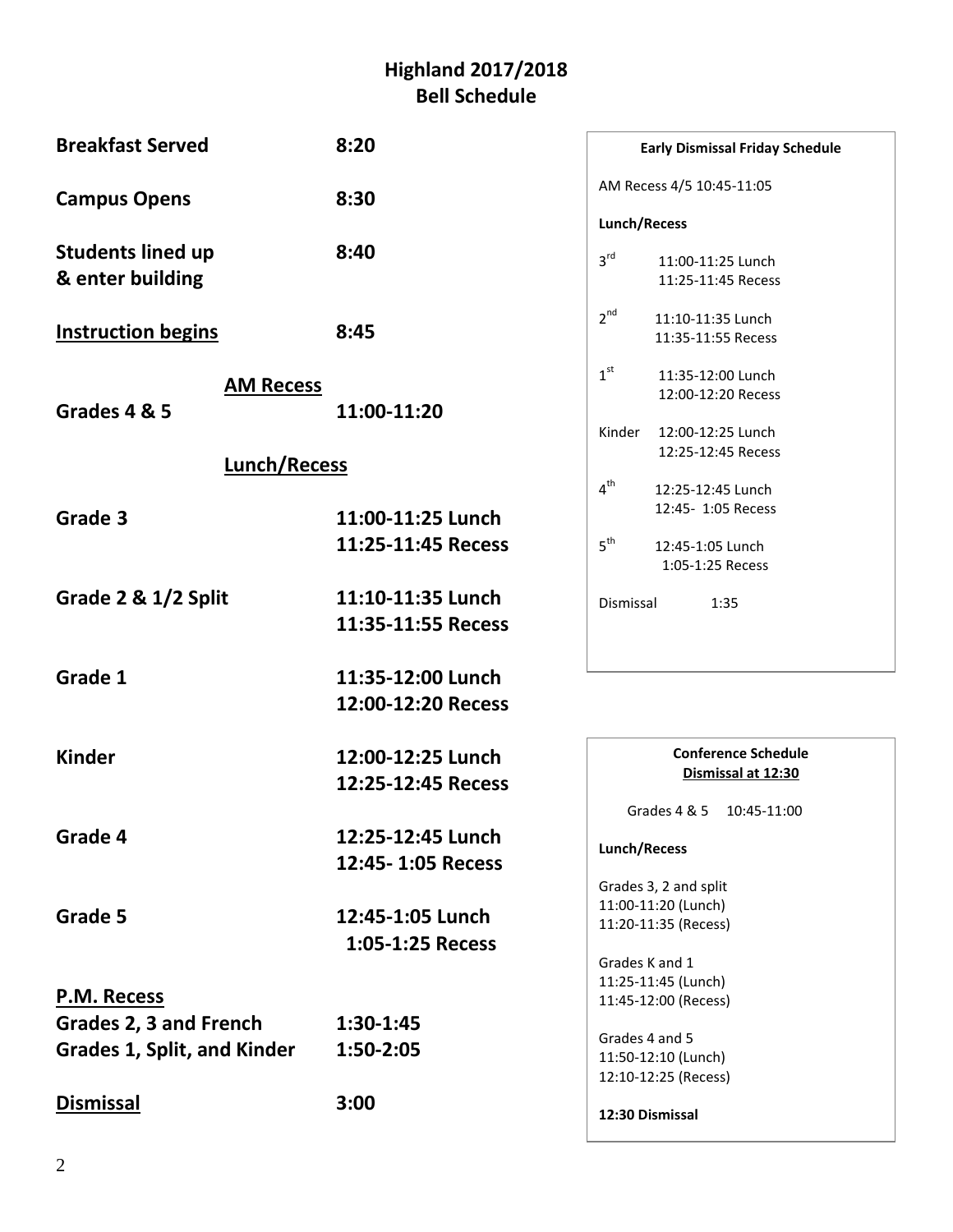### *Welcome to Highland Elementary School!*

We are pleased to have your family as a member of our learning community. Our primary goal at Highland is to help your child realize his or her greatness! We encourage our students and staff to take risks and seize opportunities to become creative problem solvers, compassionate leaders, and change-makers. We want our students to come each day with a purpose, and to empower them to be in control of their futures. As Dr. Stephen Covey says, "The best way to predict your future is to create it. We only get one chance to prepare our students for a future that none of us can possibly predict. What are we going to do with that one chance?" Realizing that we only get one chance is the very reason why we are proud to be a "Leader in Me" School here at Highland Elementary; one of a handful in the State of Washington and a growing number in our nation and beyond. We are excited to utilize the 7 Habits of Highly Effective Kids in order to help us model, encourage, and teach students to be both leaders of themselves and of their community. We believe the effective implementation of this leadership model will provide our students with a strong foundation for both the "hard" and "soft" skills they will need to compete in the  $21<sup>st</sup>$  Century.

We use the 7 Habits as our foundation for school and classroom expectations. Students and staff together use the Habits to help us to be the most effective individuals possible each day. We invite and encourage our families to utilize the 7 Habits at home as well. Please partner with us, as together, we work to realize our full potential as a school community.

#### 7 Habits of Highly Effective Students

| Habit 1: Be Proactive-                                    | You're in charge of yourself! |
|-----------------------------------------------------------|-------------------------------|
| Habit 2: Begin with the End in Mind-                      | Have a plan!                  |
| Habit 3: Put First Things First-                          | Work first, then play!        |
| Habit 4: Think Win-Win-                                   | Everyone can win!             |
| Habit 5: Seek First to Understand, Then to be Understood- | Listen before you talk!       |
| Habit 6: Synergize-                                       | Together is better!           |
| Habit 7: Sharpen the Saw-                                 | Balance feels best            |

We hope that this handbook answers many of the logistical questions you may have about our school. You can also find more information at http://www.lkstevens.wednet.edu/highland.

If you have further questions you need answered, or thoughts you would like to share, please feel free to call our office at 425- 335-1585. In addition, you can contact me via email at [ryan\\_henderson@lkstevens.wednet.edu.](mailto:ryan_henderson@lkstevens.wednet.edu)

We look forward to making a difference with you and your child!

Respectfully,<br>Myan L'Oslender

Ryan Henderson Principal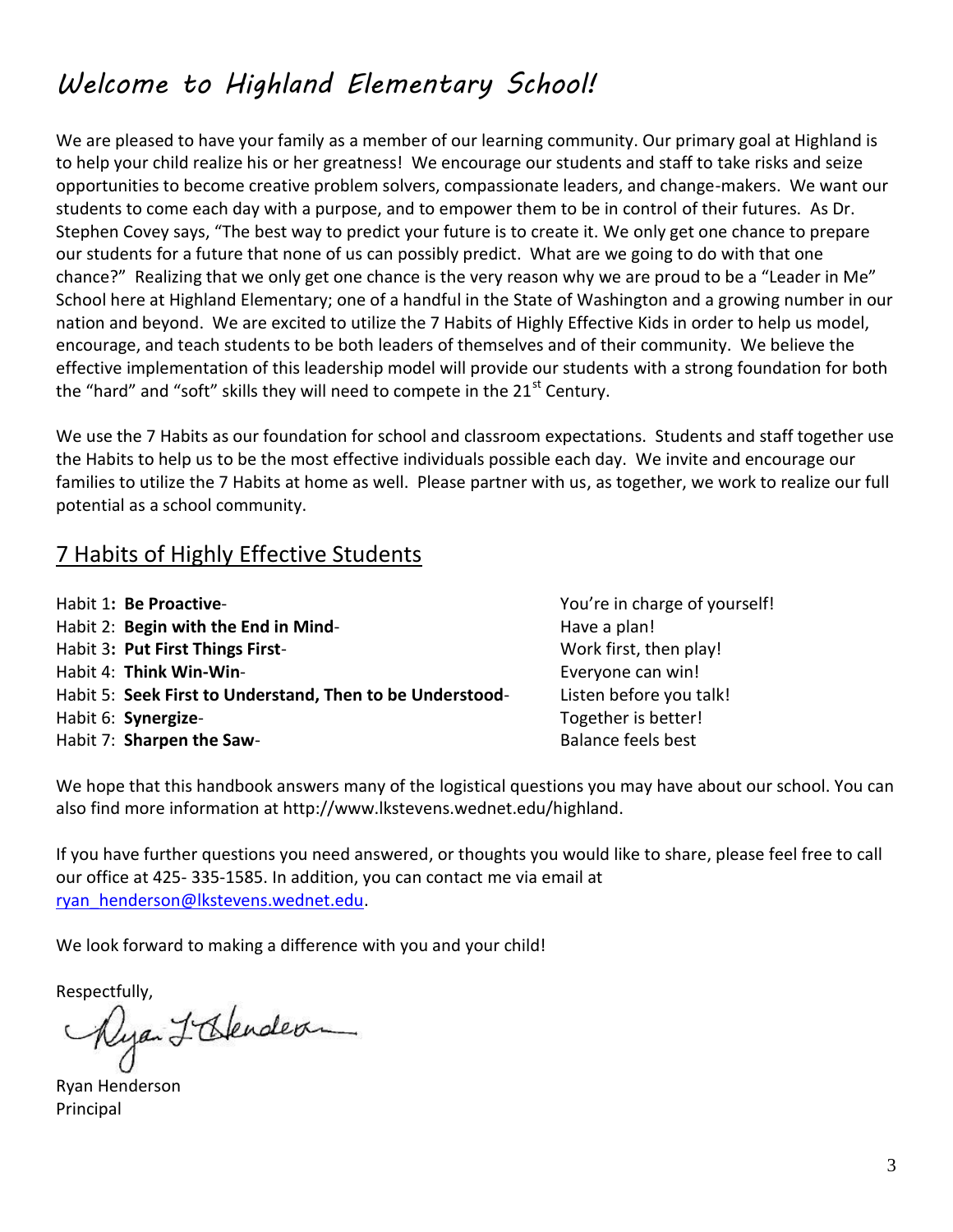## *GENERAL INFORMATION ABOUT HIGHLAND*

#### **SCHOOL HOURS**

Teachers pick up their students who are lined up by classroom by 8:40AM (first bell) and the second bell rings at 8:45 AM to signal the start of learning time. Dismissal begins at 3:00 PM. **We ask that students do not arrive before 8:30 in the morning since there is no supervision before that time**.

**Early Dismissal Each Friday:** It is very important to note that EACH **Friday** during the school year, students will be dismissed at **1:35 PM.** Please make sure your family has made the necessary arrangements for pick up on Fridays. It is imperative that this time be used for improving our instruction and assessment skills for the benefit of our students, and not for supervision. Thanks for your advanced planning with this!

#### **ATTENDANCE**

Regular school attendance is ESSENTIAL to your child's progress. However, if your child is running a temperature or has vomited, please keep them home. **If your child must miss school due to illness or for some other reason, please call the school at 425-335-1585 before 8:45 AM to let us know that they will be absent.**  When your child returns to school, please send a note with the date and reason for their absence. Thank you for communicating with us so we can stay compliant with state attendance laws, and work with you to ensure success for your child with good attendance habits. If your child will miss more than 3 days of school for a reason other than illness, please obtain a vacation form from Mrs. Askevold. *Mr. Henderson will be monitoring attendance and will be meeting with families to problem solve chronic late arrivals, chronic absences or frequent early dismissals.* 

#### **LEAVING SCHOOL EARLY**

We value your child's learning time and work to minimize disruptions to it. If you need to have your child dismissed early, **please send a note** indicating what time you will be picking your student up. All students must be signed out through the office and must be on the child's contact list. Your child will be called from class when you arrive to pick them up.

#### . **EMERGENCY CONDITIONS**

In the case of severe or hazardous weather conditions, stay tuned to local news stations for information regarding school closure or late-start times.

It is sometimes necessary to change the bus routes due to inclement weather. Please listen to your local radio/TV station for information regarding alternate bus routes, limited transportation or late start/early release times. *A list of alternate bus stops/routes will be sent home at the beginning of the school year. Please keep this handy to use when the weather turns hazardous.*

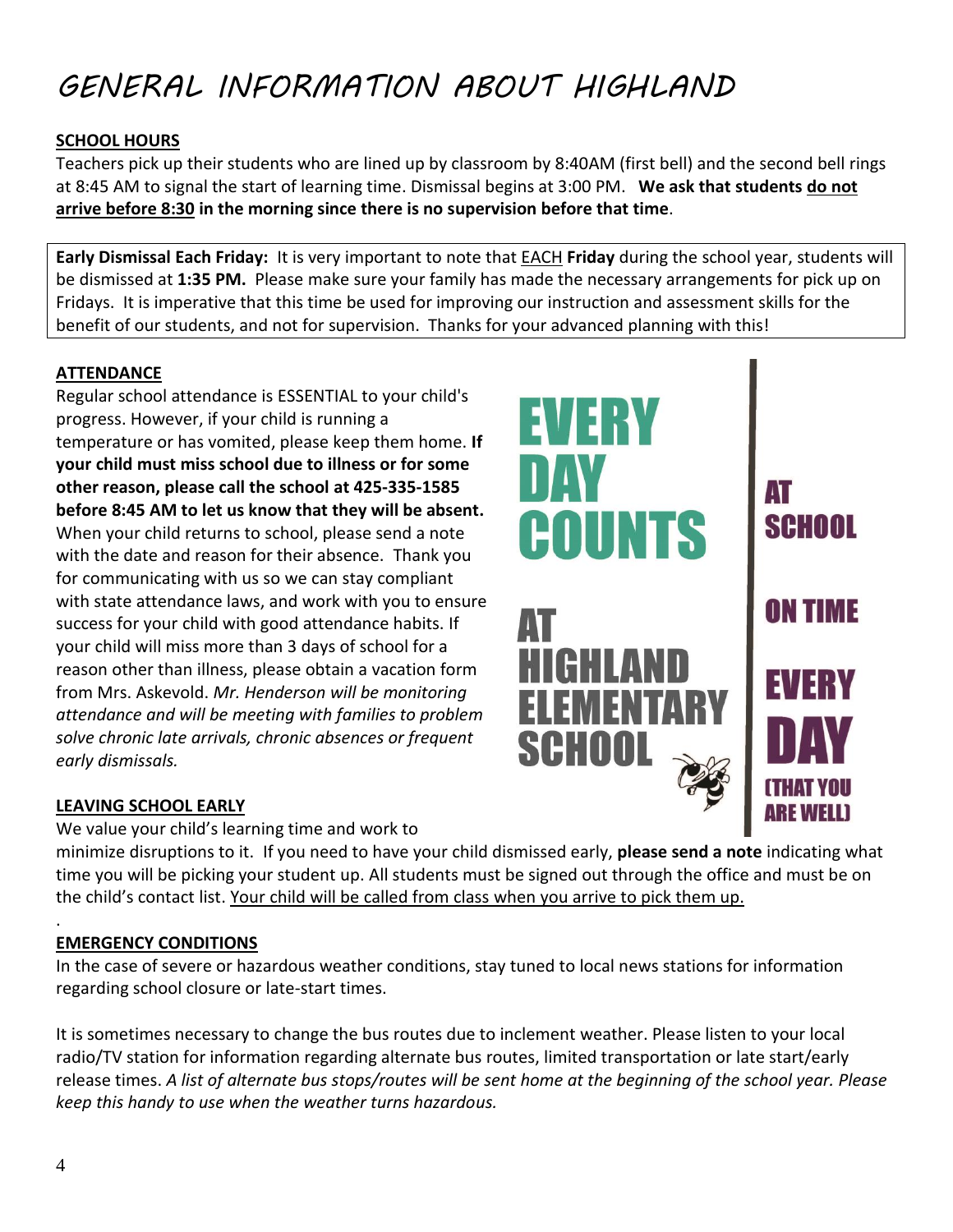#### **DROPPING OFF AND PICKING UP STUDENTS**

Parents are asked to drop off their child in the parking area located in front of the school. In order to make the drop-off/pick-up area as safe and efficient as possible, we ask adhere to the following: **In the AM**, please wait to drop off your child as close to the flagpole as possible. Say your good-byes before you stop, make sure your child has his/her backpack and items ready to grab, and pull up to the curb to let him/her out onto the sidewalk. We do not want students out in the middle of the lane. Please make a right turn out of our parking lot to help us keep traffic flowing. **In the PM**, the first vehicle in the parking lot needs to pull up to the flagpole, up against the curb. Subsequent vehicles can pull in right behind against the curb. Please avoid signaling your child to come out to your vehicle unless you are against the curb. And…thanks in advance for your patience! Remember, our goal is to get everyone on their way in the safest and most efficient way possible. Please do not park and leave your vehicle unattended in the far right lane. This is for active load and unload only – just like at SeaTac Airport.

Please do not drive into the south parking lot from 8:30-8:50 AM or from 2:40-3:05 PM as our buses use this area to pick-up/drop-off during those times. If you plan to park, please use the parking lot in the front of our building, or the street unless you plan to arrive before/after those times. Also, please respect the 'Handicap' parking spaces in front of the building. Posted ADA spots are subject to sizable fines when used by individuals without a valid placard.

On-time pick-up and drop-off: Although we understand issues come up from time to time, frequent late dropoffs or pick-ups will be referred to school administration and a meeting will be requested to create a plan for on-time pick-up/drop-off.

#### **SCHOOL BREAKFAST, LUNCH AND SNACKS**

Breakfasts are \$1.75 and lunches are \$2.75 per day. Milk is available for \$0.50. A free or reduced-price lunch program is available for those families who qualify. Details are sent home with all students at the beginning of the year and are available throughout the year from our office. If your child brings a lunch from home, please remember that glass containers are prohibited. The school day can be long for some students. You may want to send a *healthy snack* from home for your child. Please check with your child's teacher.

We encourage families to prepay for student lunches utilizing the website: [www.mealtime.com.](http://www.mealtime.com/) If you send in a check to school, please write your child's name on the lower left hand corner, and make checks out to Highland Elementary School. Questions? Contact the office who will put you in touch with our lunch cashier.

#### **STUDENT DRESS**

Student dress is the responsibility of the student and parent. At Highland, it is expected that students wear clothing that is appropriate for our weather (indoor recess is called only in extreme weather conditions), and also in consideration of the wide range of activities we have in a day.

Clothing with profanity, suggestive comments/designs, advertisements for alcohol, tobacco or drugs are not acceptable. Shorts may be worn only if the shorts are no higher than the fingertips when arms are held at the student's side. Halters, "spaghetti" straps, tank tops, and clothing that expose the torso are not considered appropriate, as they are a distraction to the educational process. T-shirts under spaghetti strap tank tops are okay.

Hats may be worn at Highland as long as they do not cause a distraction to the educational environment. However, individual teachers may have their own classroom policies/practices which students are expected to follow once in the classroom setting.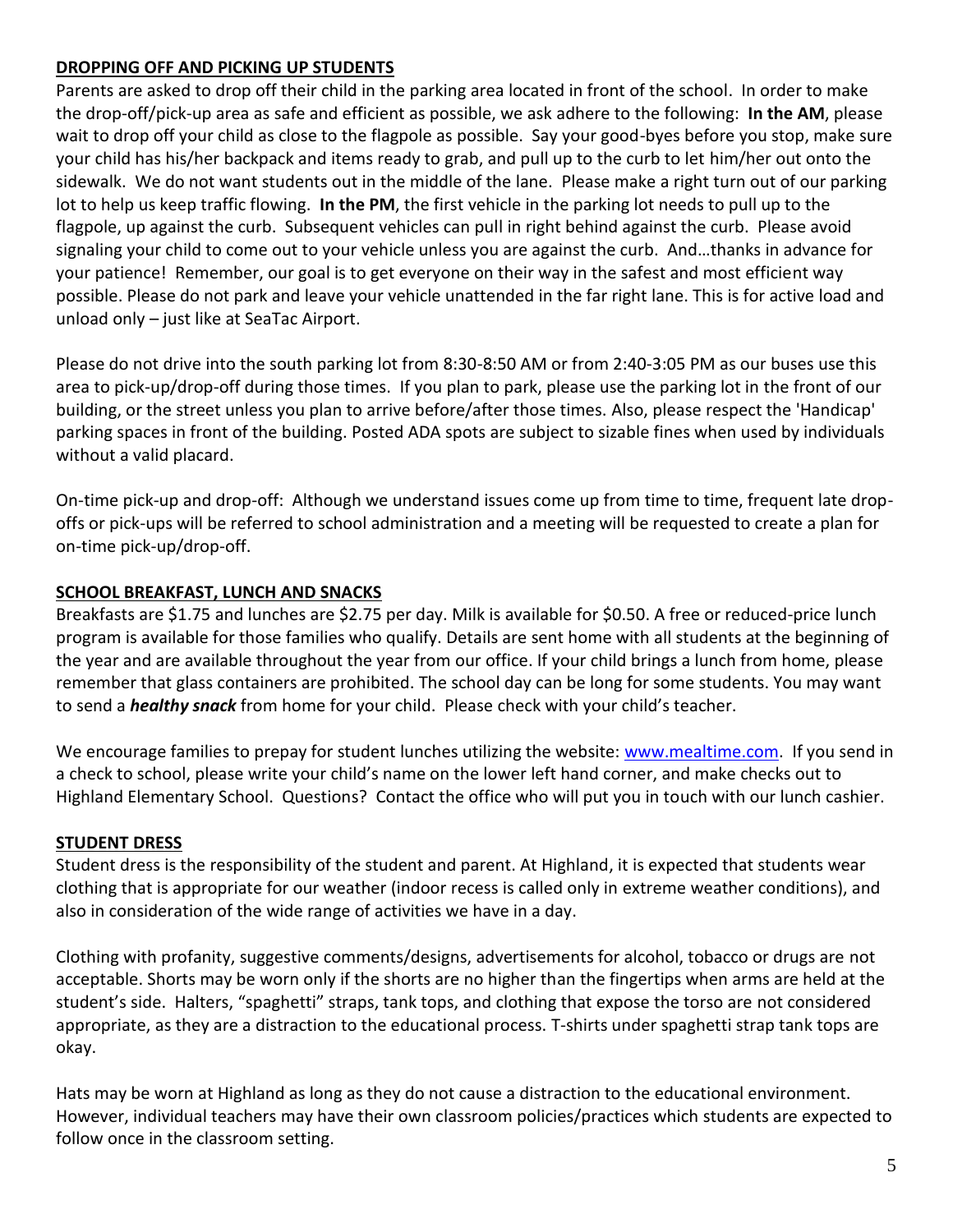#### **LOST AND FOUND**

Please be sure to *mark all of your child's clothing and other belongings* (such as lunch boxes, backpacks, coats) with their first and last name. Lost and Found items are located adjacent to our cafeteria. It is a good idea to check there when you are visiting the school - there are always many items waiting to be claimed. Items that are not claimed at the end of each trimester are donated to local charities.

#### **PERSONAL ITEMS**

Personal items such as toys, electronic games, card collections, mp3 players, etc. may not be brought to school. Unauthorized items will be collected by staff members and returned to the student at the end of the school day. Cell phones must remain put away and turned off during school hours. *The school is not responsible for lost, stolen or damaged personal items.*

#### **BICYCLES**

The streets surrounding our school can be very busy, especially in the mornings and afternoons around arrival/dismissal time. If your family does choose to have your student ride a bike or scooter, please make sure they have a helmet on and obey all traffic rules. Additionally, students will need to have a lock in order to secure their bike. For safety reasons, bike riders are asked to walk their bikes or scooters off of campus.

#### **RIDING THE BUS**

Your child's safety is the top priority for our bus drivers. It is expected that students will act in a safe and appropriate manner when riding the bus. The bus drivers will review the bus rules at the beginning of the school year and periodically during the year. **Bus privileges may be suspended if students are not able to be in charge of themselves, or ensure the comfort and safety of those around them.** Parents are encouraged to supervise their children at the bus stop both before and after school. This



will ensure your child's safety in arriving to school in the morning, and home in the afternoon. **It is our policy that students who normally ride the bus will NOT be allowed to walk home unless we have written permission from you. If a student does not have a signed note from home, they will be directed to ride their regular bus. Students who do not usually ride the bus will also need to bring a note from home in order to do so.**

#### **RECESS**

We typically have two recesses per day in our schedule for students. There is a recess attached to lunches, and an additional recess in the morning or afternoon depending upon your child's grade level (see school schedule at the front of this handbook).

When inclement weather does occur, a decision will be made regarding whether to hold indoor recess where students have recess in their respective classrooms with supervision provided by our recess supervisors. Our goal is to always get kids outside when it is appropriate. We have a covered area, and at times close the grass fields down to student play. However, please have your child dress appropriately for unpredictable weather in the Pacific Northwest!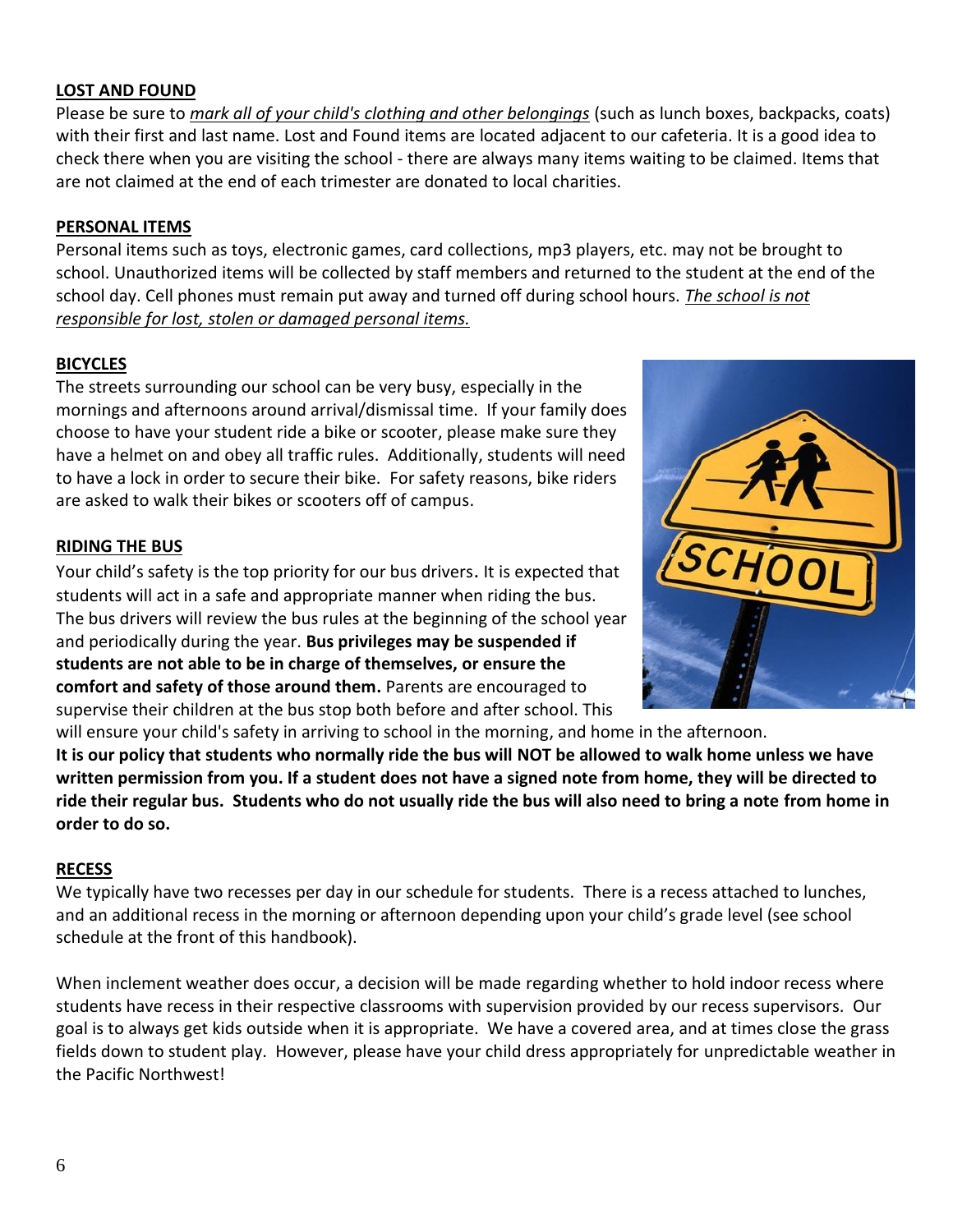

#### **HIGHLAND PTA**

Highland PTA is a very active organization that provides many exciting events and programs for our

students and families throughout the school year. We would love to have you join us! Details about membership are sent home at the beginning of the year. They are also available in our office at any time for our new families joining

Highland after the school year begins. For up-to-date information, watch for PeachJar flyers for events and check out the PTA website at http://www.highlandelementaryschoolpta.org/

#### **PARTY INVITATIONS/GIFTS/TREATS**

Treats can be sent to school with your child for his/her birthday celebration. However, please make sure to first contact your child's teacher in order to make arrangements. In a very busy school day, it's important that a teacher can plan accordingly for this additional event. Please make sure the treats are store-bought only to comply with district and health department requirements and to avoid allergic reactions.

To ensure the emotional well-being and a positive learning attitude for our students, please contact your child's teacher to discuss the distribution of any party invitations. Problems occur in the classroom when some students receive an invitation to a party and others do not.

We ask that flowers and balloons not be delivered to the school for students. We realize that this is a nice way to recognize your child on their special day; however, these beautiful flowers and balloons cause a disruption to our classrooms and interfere with the learning process. It is with regret that we cannot deliver them until dismissal time, and your child really isn't able to enjoy them at school. It is best if flowers, etc. be delivered to your child's home rather than the school. Thank you for your understanding of this!

#### **SCHOOL SUPPLIES**

A list of school supplies is posted on our web page: [www.lkstevens.wednet.edu/highland](http://www.lkstevens.wednet.edu/highland) as well as on our district's website. After the year begins, our office staff will be happy to provide you with a list.

#### **VISITING SCHOOL**

We welcome and invite you to visit and/or volunteer at Highland. However, to ensure the safety of our students and to avoid disrupting the learning environment, we ask that you make prior arrangements with the teacher before visiting a class if it is not a normal, established routine with the teacher.

**All visitors to Highland must sign in and out at the office and pick up a visitor's badge when they enter the building. Thank you in advance for understanding the reason for our policy, while still creating a welcoming environment to our building.** 

# *COMMUNICATION BETWEEN SCHOOL/HOME*

#### **PARENT-TEACHER COMMUNICATION**

Good communication between school and home is essential for the success of our students. We encourage you to contact your child's teacher whenever you have questions or concerns about school. You may call the office (425-335-1585) to talk with your child's teacher or to leave a message for them. The

best time to reach a teacher is between 8:15-8:35 and 3:05-3:20. We take pride in our prompt response to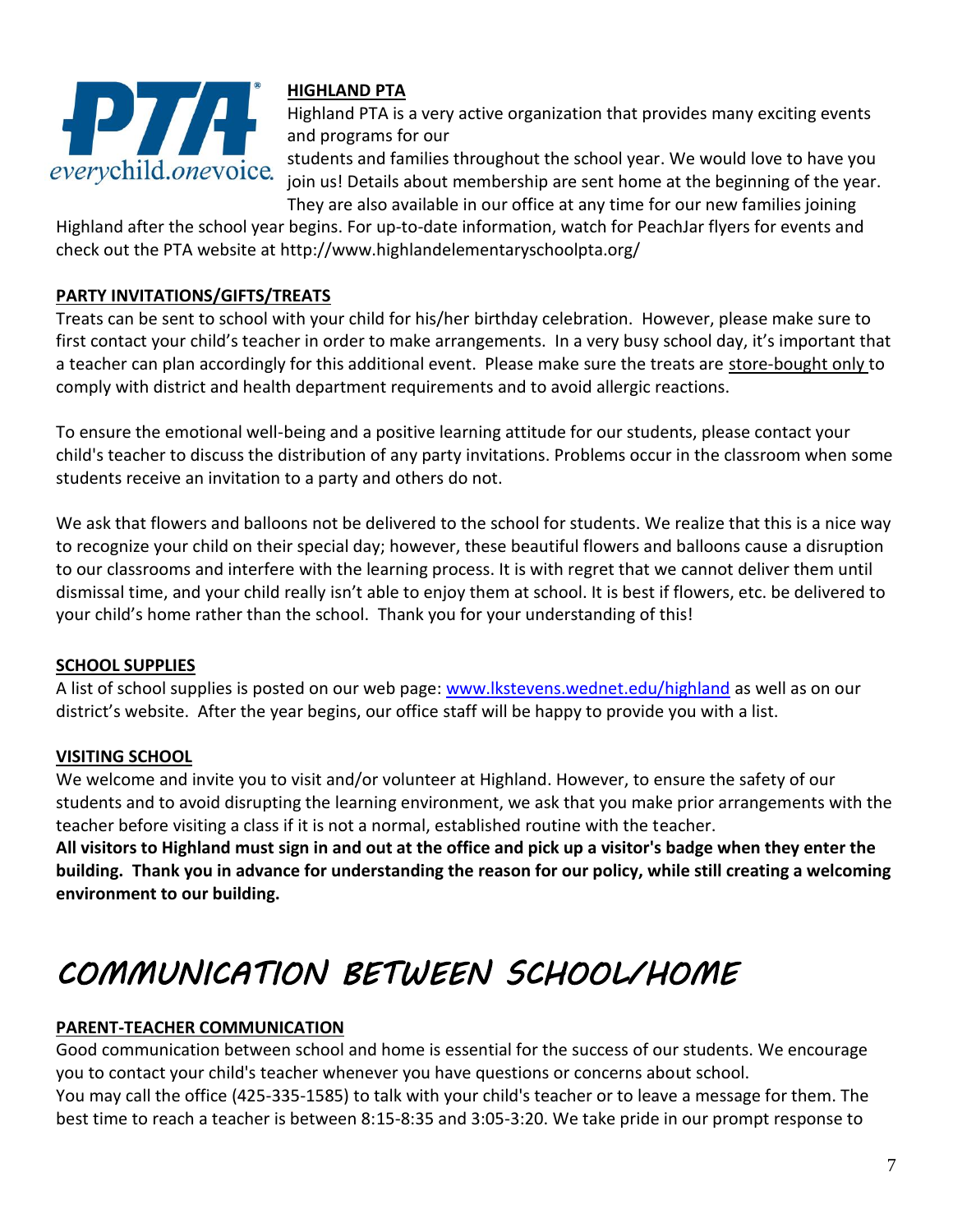your calls. You can also email your child's teacher. Email addresses are located on our website. Another great source of information is our school website and teacher newsletters.

#### **HIGHLAND WEDNESDAY FOLDERS**

Each Wednesday your student will come home with a folder containing important papers. Please make time in your busy day to look through the contents of that folder. Please sign the folder on the appropriate date and return it to your child's teacher/classroom the following day.

#### **STUDENT BEHAVIOR**

We want to ensure that families are kept in the loop when those moments or opportunities to learn something new emerge during a given school day. Each teacher has created a Classroom Management Plan which is communicated to families each fall. This includes proactive steps that occur within the classroom (warnings, reteaching, time out in class, time out in a partner classroom, use of a reflection sheet, etc.) If your child is experiencing difficulty allowing the teacher to teach and others to learn, or if their actions are unsafe, your child may speak with Mr. Henderson or Proactive Coach Mrs. Palacios. If your child visits the office you will be notified. Most often a phone call or email will accompany the office disciplinary referral form. The purpose of us communicating with you is so that you are aware of the issue and can help support and hold your child accountable. We recognize and understand these mistakes are a vital part of the learning process as your child learns how to be in charge of him/herself. Just as students are expected to take risks and make mistakes on his/her math work in class, mistakes will be made in other areas. We learn from our mistakes and work to utilize the 7 Habits so we don't continue to make the same ones over and over. Families are an important part of this process, and families can not support their child if they are not made aware of these "slips."

#### **HABIT HURRAY SLIPS**

Great things happen each day here at Highland, and our students exhibit wonderful behavior, acts of kindness, and sound decision-making. It would be nearly impossible to recognize all of these great decisions every day, but our staff members are committed to doing so as much as we can. That is why we developed Habit Hurray Slips to send home to families when we recognize an act or a pattern of behavior that needs an extra special recognition. Every student demonstrates these victories in different ways, at different times, but we want to acknowledge and celebrate these as much as we can! In addition, each class tracks their class's Habit Hurrays on a chart and celebrates each time they have collected 50!

#### **PARENT-TEACHER CONFERENCES**

**Parent-teacher conferences** are scheduled for all students in October and March. Information about conference dates, schedules, and dismissal times will be sent home as conference time approaches. We will again be utilizing an online scheduling program. Arrangements can be made at 425-335-1585 if you are not able to access the program or are having technical difficulties.

## *HEALTH AND SAFETY ISSUES*

#### **MEDICATION/HEALTH CONCERNS**

If your child needs medication during school hours, the medication may be dispensed by the school personnel or self-administered. If your child is selfmedicating it is the parent's responsibility to notify the secretary or school nurse.

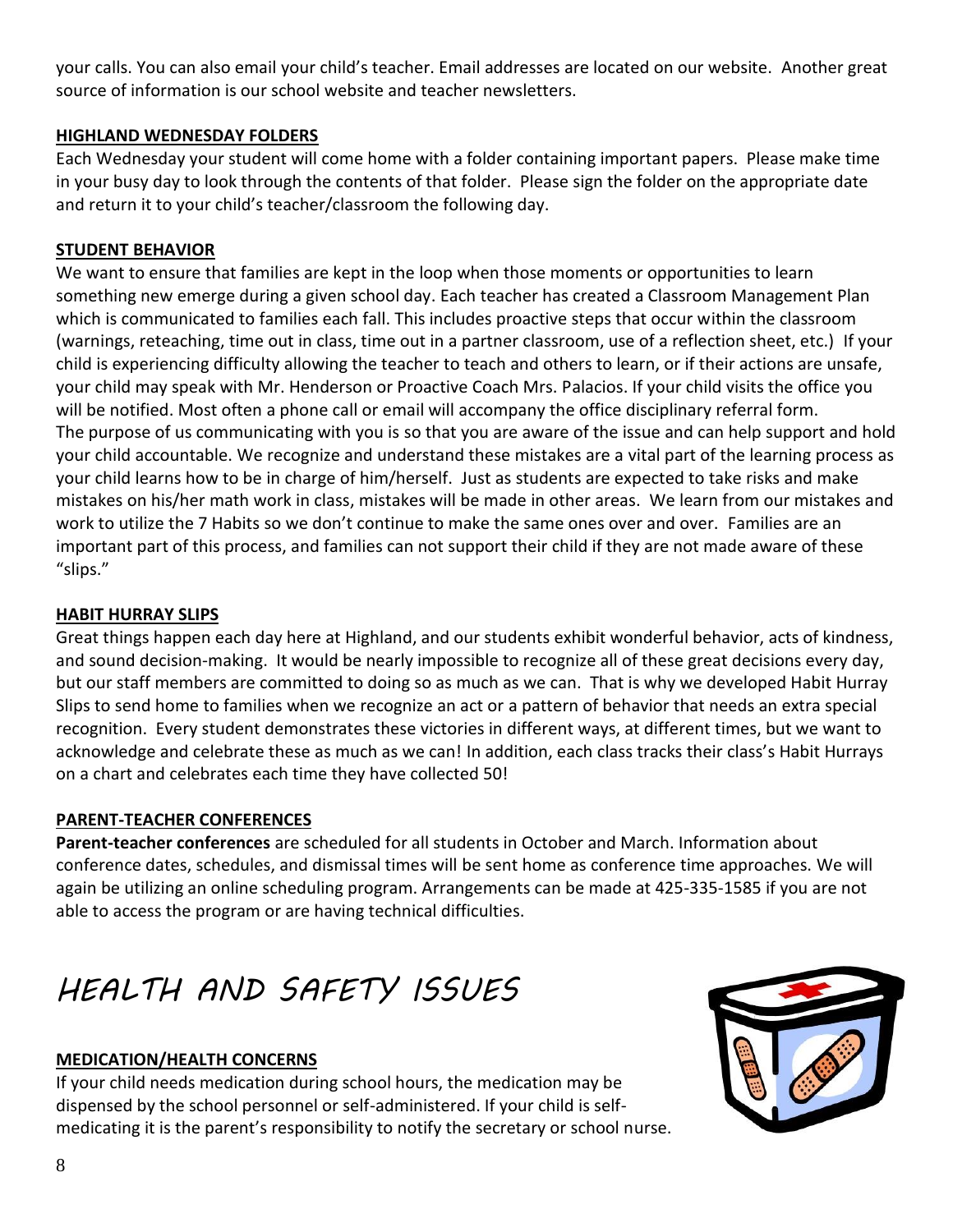The student may only have dosage for one day and it must be in the original, labeled container. The medication is to be accompanied by a **Medication Authorization Form signed by the parent and doctor** indicating the name and dosage of the medication, and dates and times it is to be administered. *This authorization must accompany over the counter medications such as Tylenol as well as prescription medicine.*

If the medication is to be dispensed by the school, it will be kept in the health room and you may send more than one day's supply. **The parent and doctor must complete a Medication Authorization form** (available in the office) **before any medication may be administered or taken at school.** Parents must transport all medicine to school if it is to be administered by the school.

If you have any concerns about your child's health that relate to school, please feel free to call our school nurse at 425 335-1585.

#### **EMERGENCY INFORMATION**

**Emergency Card:** It is very important the school be kept informed of a student's current home telephone number, address and emergency contact information. Emergency Information cards will be sent home in the fall. We ask that parents fill one out for each child and return it to school as soon as possible. Any time there is a change in this information, please send a note to school with your child.

If a student is injured at school, the school nurse or a trained staff member will give him/her first aid. Parent/guardians will be notified immediately in case of serious injury or illness. If a parent cannot be reached, the person listed as an emergency contact will be called. Children who have a temperature of 100 degrees or higher or who are vomiting will not be allowed to remain at school. **We ask that you keep your child home a full 24 hours after fever or other symptoms return to normal.**

#### **SAFETY AND EMERGENCY DRILLS**

The LSSD and Highland Staff have developed an **Emergency Response Plan** for use when the school is confronted with a natural disaster or emergency. We conduct regular drills for the procedures we would take in the case of fire, earthquake, intruder/lockdown, or bus incident.



## *ACADEMIC INFORMATION*

#### **THE CURRICULUM**

The Common Core Standards drive our instruction each day, and lay out the grade level expectations for our students. The district-provided curriculum and tools allow our teachers to reach those standards with our students, along with supplemental materials such as on-line learning programs and resources. Within those standards, we work to both enrich and reteach as necessary based upon the need of our students.

#### **PROGRAMS TO MEET THE NEEDS OF EVERY CHILD**

It is our belief that each student can be successful at Highland. Our goal is to meet the learning needs of each student within the regular instructional program. We also provide special programs such as **Highly Capable, LAP Reading, Special Education, and English Language Learners.** It is sometimes necessary to change a student's schedule to enable them to be more successful in their learning. We will notify you if your child is eligible for these programs or if we anticipate a program change.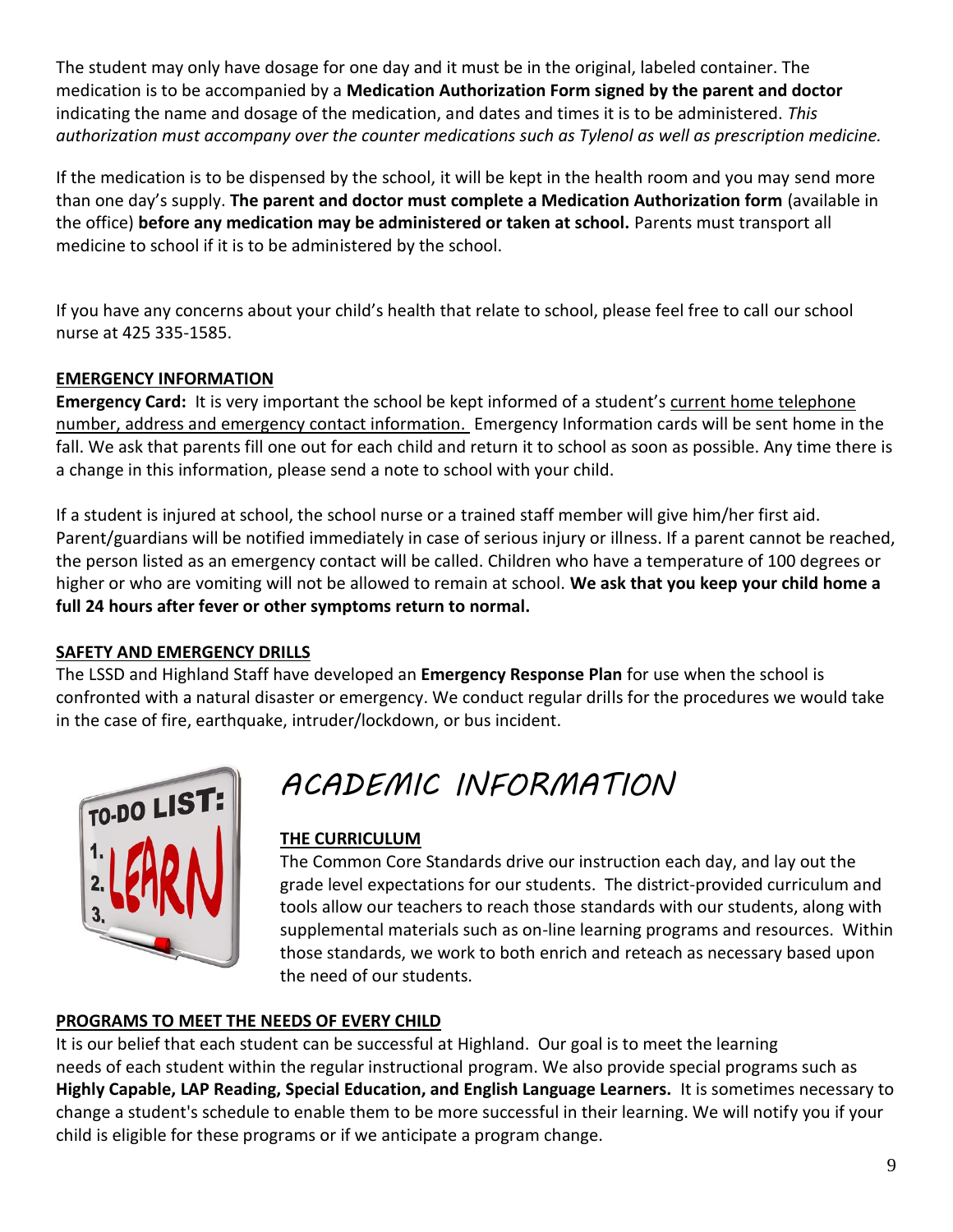We also understand that students need support in different areas outside of the learning arena. As a result, we also provide a social coaching program led by our school counselor and proactive coach. We utilize a check-in/check-out model where our counselor and/or proactive coach (Mrs. Palacios) checks in with students who may need support in the morning, during, and at the conclusion of the school day. Specialized plans for students can be developed and monitored by the student, teacher, counselor, and family. Social coaching lessons can be taught, and follow-up support provided in order to ensure students are implementing what they are practicing during lessons.

In addition, our counselor offers support groups for students who may be going through difficult or stressful situations such as divorce or family changes/loss. Please contact our counselor, David Jespersen, directly if you need assistance.

Some students may need additional behavioral supports. As a result, a teacher or parent can request that their child be brought to our Proactive Support Team. This team meets weekly as needed, and will work to brainstorm ideas and supports to meet the individual needs of the student in need. This team will work with the teacher and family to support their child in finding success.

#### **CO-CURRICULAR AND EXTENDED LEARNING PROGRAMS**

Before and after-school programs are sometimes offered for Highland students during the school year by staff.

Co-Curricular Opportunities: Clubs such as Highland Striders (before-school running club), Cubinators (Rubiks Cubes), Cheer/Dance Club, K-Kids service club, Ukulele Club, and Robotics Club are just a few examples of the clubs we offer to students here at Highland. Flyers are sent home from time-to-time in Wednesday Folders and on PeachJar regarding available co-curricular activities and they are advertised on the Highland webpage, and advertised to students at school as well.

Extended Learning Opportunities: These are before-school opportunities provided to students who are identified by staff to extend the learning day. Some students simply need additional time to learn, or a different type of instructional model. Families will be communicated with directly by a staff member in this case.

#### **COUNSELING PROGRAM**

Our full-time counselor, Mr. Kyle Hedges, provides a variety of special programs to help meet the needs of our students. These include class presentations using our new Second Step curriculum, small support groups, and individual conferences. Mr. Hedges is also in charge of 504 Plans - developing and working with students, their families, and teacher in monitoring these plans to ensure student's needs are being met. Parents are urged to contact Mr. Hedges regarding student guidance and family support needs at any time. 425-335-1573 or [Kyle\\_hedges@lkstevens.wednet.edu](mailto:Kyle_hedges@lkstevens.wednet.edu)

#### **HOMEWORK**

Homework is a part of your child's learning experience because it allows them to practice important skills and to develop good study habits. Homework should extend the learning from the classroom, and not be new to them. If your child experiences difficulty with homework, please make a note of it to your child's teacher as this is a signal to her/him that additional instruction is needed. Projects are wonderful opportunities to practice Habit 2- Begin with an End in Mind. Students can break up the project (with support) over a given timeline and create a plan to do small pieces of it each night. Your support and encouragement with your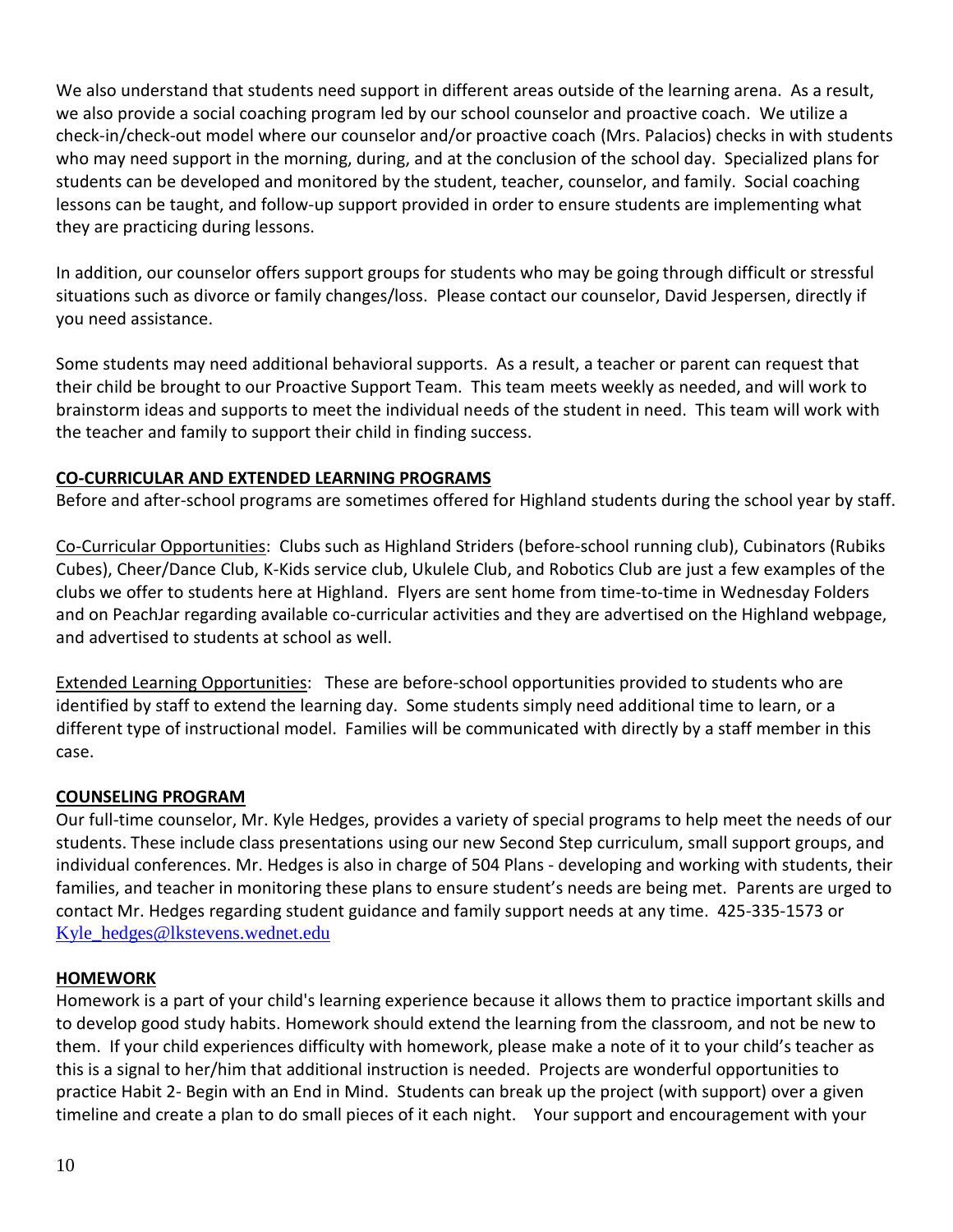child's homework is appreciated. As always, do not hesitate to contact your child's teacher if you have questions or concerns regarding homework.

### **STUDENT CONDUCT AND DISCIPLINE**

As mentioned, we utilize the 7 Habits of Highly Effective Students as our foundation for expectations of student behaviors and choices. Each classroom, in addition to each student at Highland develops their own mission statement. We believe this is important because we want each student to



come to school with a purpose and clarity. We also want them to develop a clear understanding of who they are, and what they stand for. We believe this to be vital to every student's success. Otherwise, students quickly forget that they are here each day to grow themselves and their skills while focusing on making others better around them.

We have developed, with input from our student leadership team, a clear set of expectations for each location on our school campus on how to be a leader, what a leader looks and sounds like, and what's expected in order to be successful. These expectations will be taught and reinforced throughout the school year.

If a student continues to struggle with his/her behavior after exhausting normal classroom interventions, the classroom teacher and/or school administrators can refer a student to our Proactive Support Team which meets as needed on a weekly basis to create additional levels of building support/communication in support of a child struggling with disruptive or unsafe behaviors. Parent(s) can be invited into this meeting to be a part of the problem-solving process.

Bullying/Harassment: The Lake Stevens School District is committed to a safe and civil education environment for all students, employees, parents/legal guardians, volunteers, and patrons free from harassment, intimidation, and bullying. "Harassment, intimidation, or bullying" means an intentional written message or image, including those that are electronically transmitted- verbal, or physical act, including but not limited to, one shown to be motivated by race, color, religion, ancestry, national origin, gender, sexual orientation, including gender expression or identity, mental or physical disability, or other distinguishing characteristics, when an act:

- Physically harms a student or damages a student's property
- Has the effect of substantially interfering with a student's education
- Is so severe, persistent, or pervasive that it creates an intimidating or threatening educational environment.
- Has the effect of substantially disrupting the orderly environment of the school.

The teacher and/or school principal should be immediately notified of any act rising to the level of bullying/harassment.

Major Discipline Problems: A record is kept of all major discipline problems and the actions taken to resolve them. Whenever possible, we attempt to apply a natural consequence to infractions of the rules. We treat each discipline incident as an opportunity for learning. Actions taken in the discipline process are in keeping with Lake Stevens School

District's Discipline Policy. A copy of this policy is available on the district website. Parents are notified whenever a major discipline incident occurs, or if there is a pattern of repeated minor incidents.